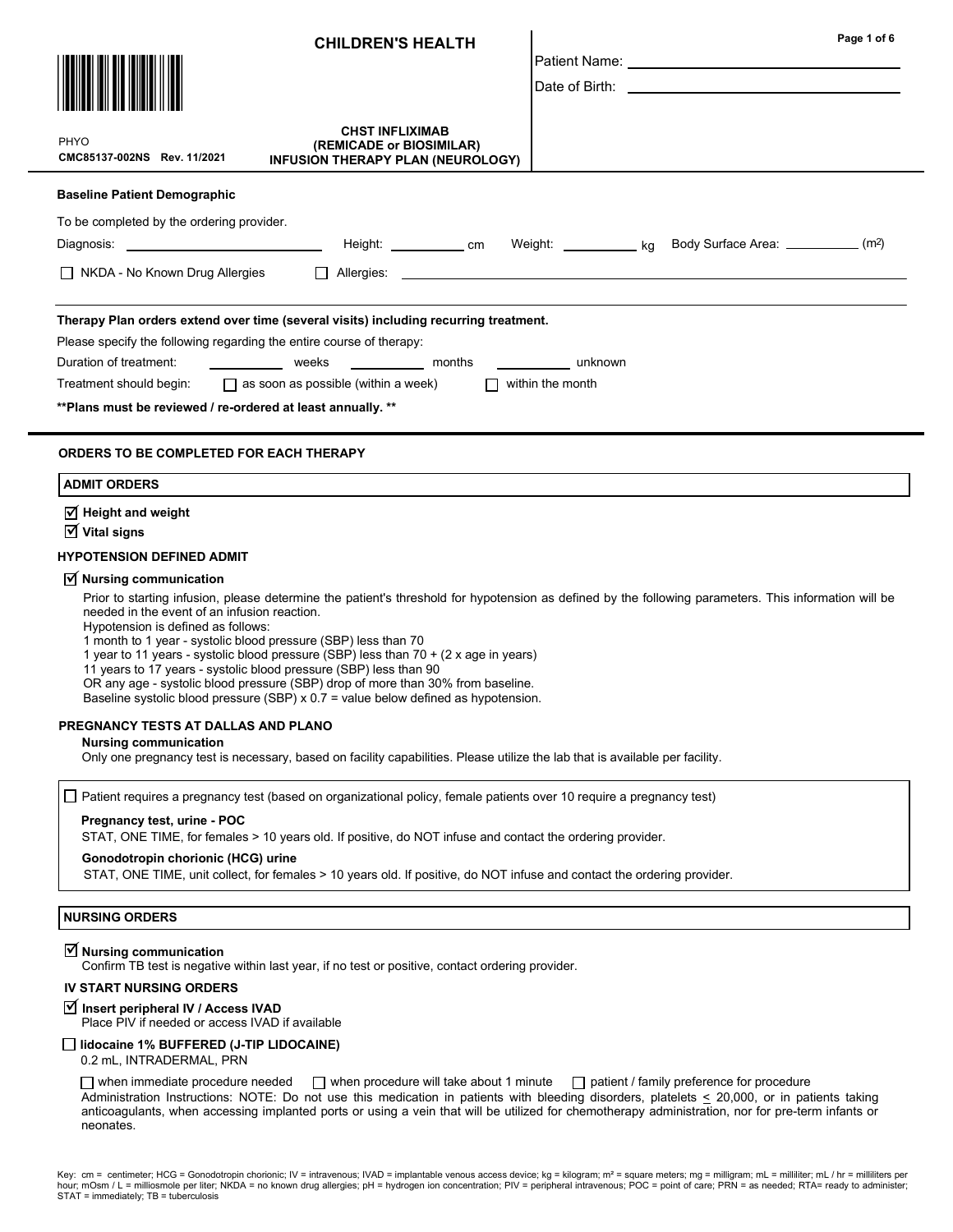

Date of Birth:

Patient Name:

CMC85137-002NS Rev. 11/2021 PHYO

CHST INFLIXIMAB (REMICADE or BIOSIMILAR) INFUSION THERAPY PLAN (NEUROLOGY)

ORDERS TO BE COMPLETED FOR EACH THERAPY

| <b>NURSING ORDERS, CONTINUED</b>                                                                                                                                                                                                                                         |
|--------------------------------------------------------------------------------------------------------------------------------------------------------------------------------------------------------------------------------------------------------------------------|
| Please select all appropriate therapy                                                                                                                                                                                                                                    |
| lidocaine - prilocaine (EMLA) cream<br><b>TOPICAL, PRN</b>                                                                                                                                                                                                               |
| when more than 60 minutes are available before procedure $\Box$ when procedure will take more than 1 hour                                                                                                                                                                |
| $\Box$ patient / family preference for procedure<br>Administration Instructions: NOTE: In children < 3 months of age, or < 5 kg in weight, maximum application time is 1 hour.                                                                                           |
| lidocaine - tetracaine (SYNERA) patch<br><b>TOPICAL, PRN</b>                                                                                                                                                                                                             |
| $\Box$ when procedure will take more than 1 hour<br>$\Box$ when 20 - 30 minutes are available before procedure<br>$\Box$ when anticipated pain is less than 5 mm from skin surface<br>patient / family preference for procedure                                          |
| lidocaine with transparent dressing 4% kit                                                                                                                                                                                                                               |
| <b>TOPICAL, PRN</b>                                                                                                                                                                                                                                                      |
| $\Box$ when 20 - 30 minutes are available before procedure<br>$\Box$ when procedure will take more than 1 hour                                                                                                                                                           |
| $\Box$ patient / family preference for procedure                                                                                                                                                                                                                         |
| $\Box$ Heparin flush                                                                                                                                                                                                                                                     |
| heparin flush<br>10 - 50 units, INTRAVENOUS, PRN, IV line flush. Per protocol, heparin should not be used to flush peripheral IVs. This heparin flush should be<br>used with all central lines including IVADs, with the exception of de-accessing the IVAD.             |
| heparin flush<br>100 - 300 units, INTRAVENOUS, PRN, IV line flush. Per protocol, heparin should not be used to flush peripheral IVs. For use only when<br>de-accessing IVADs.                                                                                            |
| Sodium chloride flush                                                                                                                                                                                                                                                    |
| Sodium chloride flush 0.9% injection<br>1 - 20 mL, INTRAVENOUS, PRN, IV line flush                                                                                                                                                                                       |
| Sodium chloride - preservative free 0.9% injection<br>1 - 30 mL, INTRAVENOUS, PRN, IV line flush                                                                                                                                                                         |
| <b>PRE-PROCEDURE LABS</b>                                                                                                                                                                                                                                                |
| <b>Complete Blood Count With Differential</b><br><b>DURATION:</b><br><b>INTERVAL:</b> Every 12 weeks<br><b>DEFER UNTIL:</b><br>Unit Collect<br>After 3rd infusion and then every 3 months                                                                                |
| <b>Hepatic Function Panel</b><br><b>INTERVAL:</b> Every 12 weeks<br>DEFER UNTIL: ____________<br>DURATION:<br>Unit Collect<br>After 3rd infusion and then every 3 months                                                                                                 |
| <b>PRE-MEDICATIONS</b>                                                                                                                                                                                                                                                   |
| $\Box$ Acetaminophen pre-medication 30 minutes prior (15 mg / kg, maximum 650 mg)<br><b>Nursing communication</b><br>Administer only one of the Acetaminophen pre-medication orders, suspension or tablets, do not give more than one of the orders as a pre-medication. |
| acetaminophen suspension<br>15 mg / kg, ORAL, for 1 dose pre-medication, give 30 minutes prior to infusion<br>Dose: ___________                                                                                                                                          |
| acetaminophen tablet<br>15 mg / kg ORAL, for 1 dose pre-medication, give 30 minutes prior to infusion<br>Dose: __________                                                                                                                                                |

Key: cm = centimeter; HCG = Gonodotropin chorionic; IV = intravenous; IVAD = implantable venous access device; kg = kilogram; m² = square meters; mg = milligram; mL = milliliter; mL / hr = milliliters per<br>hour; mOsm / L =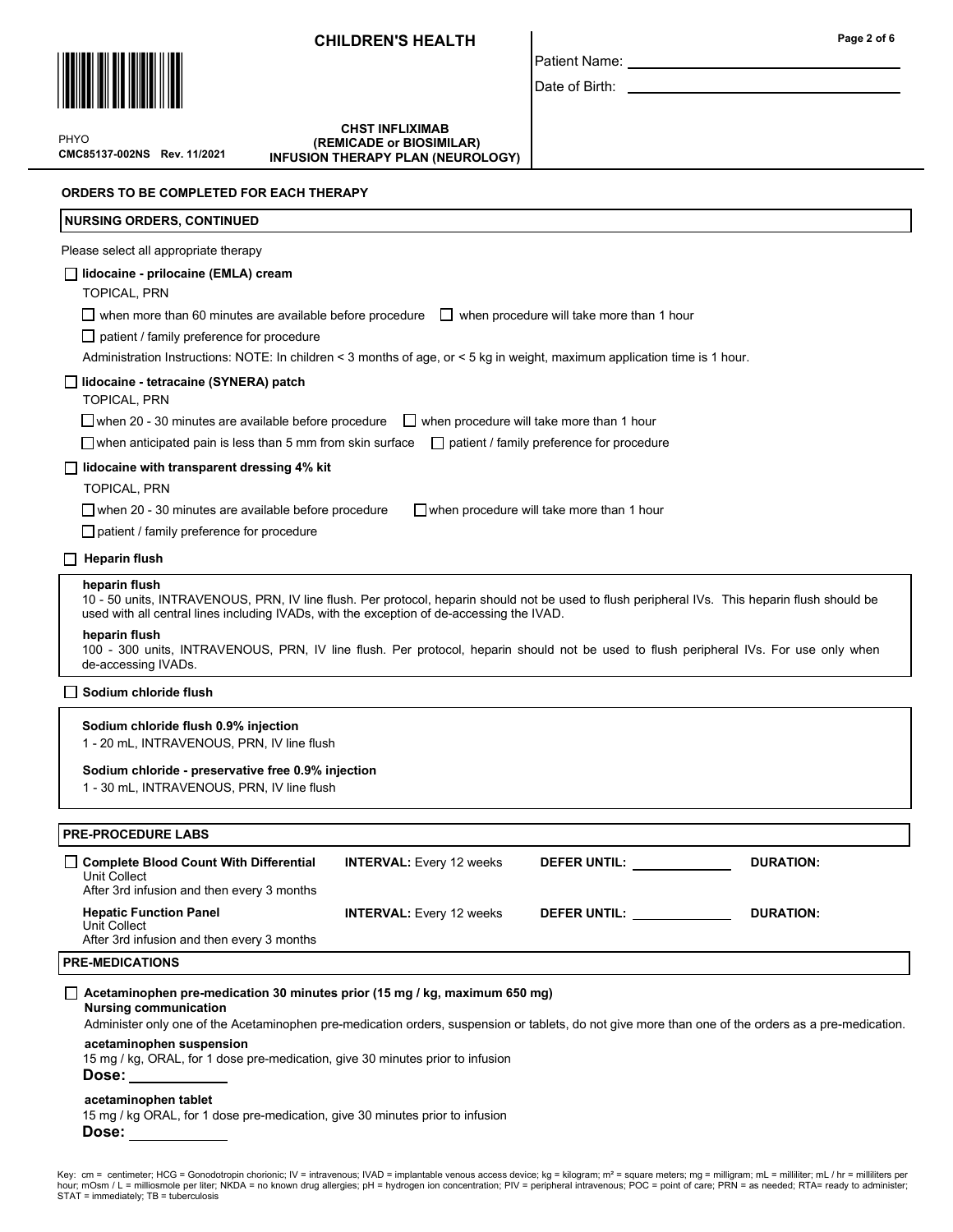

Patient Name: Date of Birth:

CMC85137-002NS Rev. 11/2021 **PHYO** 

**CHST INFLIXIMAB**  (REMICADE or BIOSIMILAR) INFUSION THERAPY PLAN (NEUROLOGY)

ORDERS TO BE COMPLETED FOR EACH THERAPY

#### PRE-MEDICATIONS, CONTINUED

#### Diphenhydramine pre-medication 30 minutes prior (1 mg / kg, maximum 50 mg)

#### Nursing communication

Administer only one of the diphenhydrAMINE pre-medication orders, liquid, capsule or injection, do not give more than one of the orders as a pre-medication.

#### diphenhydrAMINE liquid

1 mg / kg, ORAL, for 1 dose pre-medication, give 30 minutes prior to infusion

Dose:

#### diphenhydrAMINE capsule

1 mg / kg ORAL, for 1 dose pre-medication, give 30 minutes prior to infusion

Dose:

#### diphenhydrAMINE injection

1 mg / kg, INTRAVENOUS, 1 dose pre-medication, give 30 minutes prior to infusion Dose:

#### □ methyIPREDNISolone RTA infusion 1 mg / kg INTERVAL: Every visit

1 mg / kg INTRAVENOUS, ONCE for 1 dose. Pre-medication, give 30 minutes prior to infusion. For doses > 10 mg / kg see Policy 7.10.16, assess and document heart rate and blood pressure (BP) every 15 minutes during infusion and for 1 hour after the infusion is complete. Doses > 15 mg / kg should be given over a minimum of 1 hour.

#### Dose:

#### $\Box$  cetirizine tablet

10 mg ORAL, ONCE for one dose. Pre-medication, give 30 minutes prior to infusion. Dose:

#### INTRA-PROCEDURE

#### $\overline{v}$  Vital signs

Obtain baseline vitals prior to start of inFliximab, then monitor vitals every 15 minutes during inFLIXimab infusion and for 30 minutes after the infusion is completed.

#### $\triangledown$  Nursing Communication

|                     | Rate                  | Time at that rate |
|---------------------|-----------------------|-------------------|
| <b>Initial Rate</b> | 10 mL / hour          | for 15 minutes    |
| Increase Rate to    | 20 mL / hour          | for 15 minutes    |
| Increase Rate to    | 40 mL / hour          | for 15 minutes    |
| Increase Rate to    | 80 mL / hour          | for 15 minutes    |
| Increase Rate to    | 150 mL / hour         | for 30 minutes    |
| Increase Rate to    | Maximum 250 mL / hour | for 30 minutes    |
| Then stop infusion  |                       | Infusion complete |

#### $\triangledown$  Physician Communcation Order

Recommended inFLIXimab starting dose = 5 mg / kg. Please enter the dose of inFLIXimab in "mg" to facilitate prior authorization requirements. Vial size is 100 mg, if possible and clinically acceptable, round to nearest 100 mg.

#### Infliximab (REMICADE or biosimilar) - Loading Dose Select one product:

Dose:

## □ inFLIXimab (REMICADE) Note and the Second Muslim Control of the INTERVAL: Every 14 days Defer Until: Duration: 3 Treatments

#### in sodium chloride 0.9% 250 mL infusion

Intravenous, at 125 mL / hr for 1 dose, administer over 2 hours. Must be administered with a 0.2 micron disk filter. Time (minutes) infusion rate.

Then stop infusion I and Infusion complete

|    |                     | Rate                  | Time at that rate |
|----|---------------------|-----------------------|-------------------|
| mL | <b>Initial Rate</b> | 10 $mL / hour$        | for 15 minutes    |
|    | Increase Rate to    | 20 mL / hour          | for 15 minutes    |
|    | Increase Rate to    | 40 mL / hour          | for 15 minutes    |
|    | Increase Rate to    | 80 mL / hour          | for 15 minutes    |
|    | Increase Rate to    | 150 mL $/$ hour       | for 30 minutes    |
|    | Increase Rate to    | Maximum 250 mL / hour | for 30 minutes    |

Page 3 of 6

Key: cm = centimeter; HCG = Gonodotropin chorionic; IV = intravenous; IVAD = implantable venous access device; kg = kilogram; m<sup>2</sup> = square meters; mg = milligram; mL = milliliter; mL / hr = milliliters per hour; mOsm / L = milliosmole per liter; NKDA = no known drug allergies; pH = hydrogen ion concentration; PIV = peripheral intravenous; POC = point of care; PRN = as needed; RTA= ready to administer; STAT = immediately; TB = tuberculosis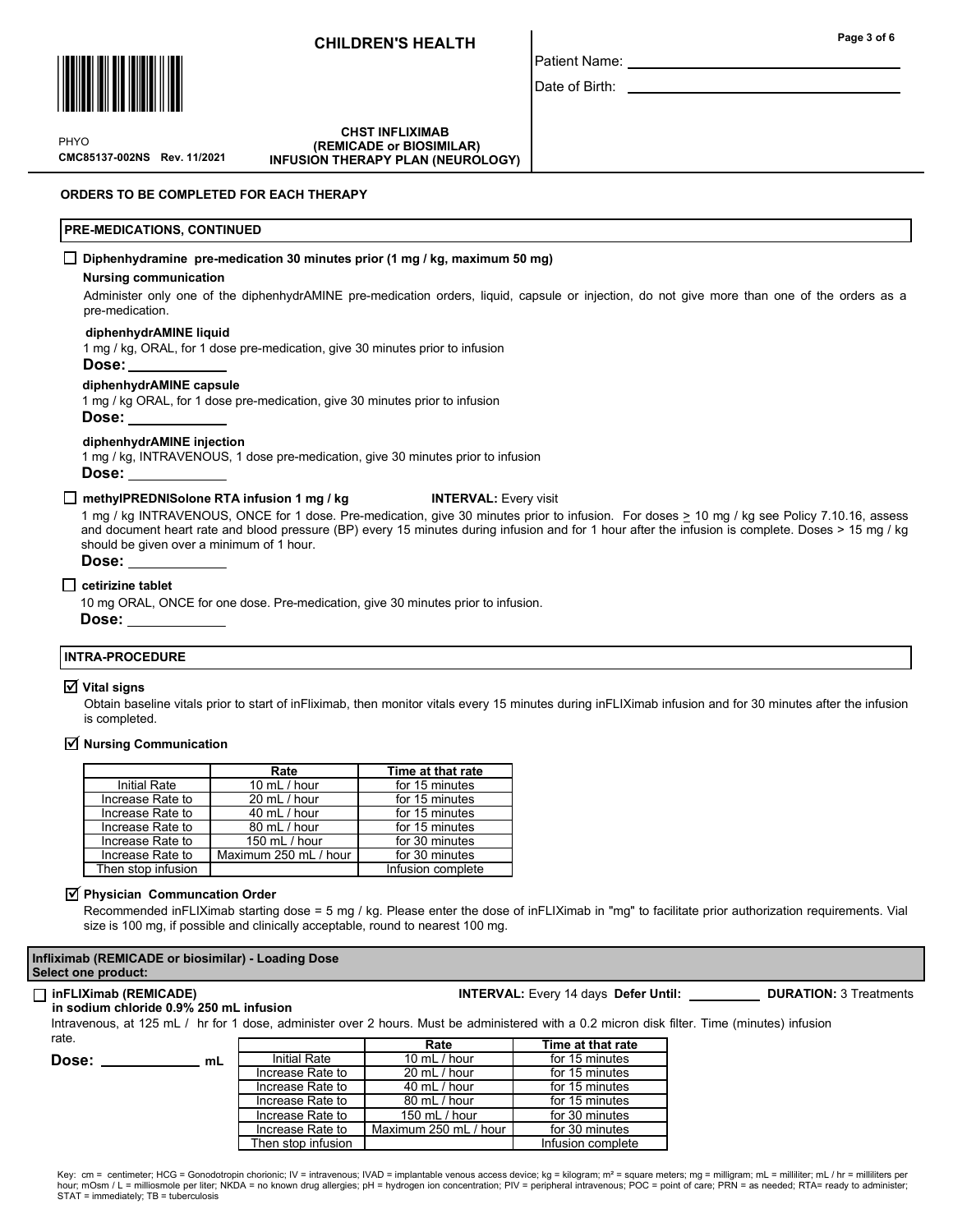Date of Birth: \_\_\_\_\_\_\_

Patient Name:

#### CMC85137-002NS Rev. 11/2021 **CHST INFLIXIMAB**  (REMICADE or BIOSIMILAR) INFUSION THERAPY PLAN (NEUROLOGY)

ORDERS TO BE COMPLETED FOR EACH THERAPY

## INTRA-PROCEDURE, CONTINUED

## $\Box$  inFLIXimab-dyyb (INFLECTRA)

Intravenous, at 125 mL / hour for 1 dose, administer over 2 hours. Must be administered with a 0.2 micron disk filter. Time (minutes) infusion rate in sodium chloride 0.9% 250 mL infusion

Dose:

|                    | Rate                  | Time at that rate |
|--------------------|-----------------------|-------------------|
| Initial Rate       | 10 mL / hour          | for 15 minutes    |
| Increase Rate to   | 20 mL / hour          | for 15 minutes    |
| Increase Rate to   | 40 mL / hour          | for 15 minutes    |
| Increase Rate to   | 80 mL / hour          | for 15 minutes    |
| Increase Rate to   | 150 mL / hour         | for 30 minutes    |
| Increase Rate to   | Maximum 250 mL / hour | for 30 minutes    |
| Then stop infusion |                       | Infusion complete |

#### $\Box$  inFLIXimab-abda (RENFLEXIS)

# INTERVAL: Every 4 weeks Defer Until: \_\_\_\_\_\_\_\_\_\_\_ DURATION: Until discontinued

INTERVAL: Every 14 days Defer Until: DURATION: 3 Treatments

in sodium chloride 0.9% 250 mL infusion Intravenous, at 125 mL / hour for 1 dose, administer over 2 hours. Must be administered with a 0.2 micron disk filter. Time (minutes) infusion rate

Dose: \_\_

|                     | Rate                  | Time at that rate |
|---------------------|-----------------------|-------------------|
| <b>Initial Rate</b> | 10 mL / hour          | for 15 minutes    |
| Increase Rate to    | 20 mL / hour          | for 15 minutes    |
| Increase Rate to    | 40 mL / hour          | for 15 minutes    |
| Increase Rate to    | 80 mL / hour          | for 15 minutes    |
| Increase Rate to    | 150 mL / hour         | for 30 minutes    |
| Increase Rate to    | Maximum 250 mL / hour | for 30 minutes    |
| Then stop infusion  |                       | Infusion complete |

### Infliximab (REMICADE or biosimilar) - Maintenance Dose Select one product below:

#### inFLIXimab (REMICADE) INTERVAL: Every 4 weeks Defer Until: DURATION: Until discontinued

Dose: \_\_\_\_\_\_\_\_\_\_\_\_ mL

in sodium chloride 0.9% 250 mL infusion

Intravenous, at 125 mL / hr for 1 dose, administer over 2 hours. Must be administered with a 0.2 micron disk filter. Time (minutes) infusion rate.

|                     | Rate                  | Time at that rate |
|---------------------|-----------------------|-------------------|
| <b>Initial Rate</b> | 10 mL / hour          | for 15 minutes    |
| Increase Rate to    | 20 mL / hour          | for 15 minutes    |
| Increase Rate to    | 40 mL / hour          | for 15 minutes    |
| Increase Rate to    | 80 mL / hour          | for 15 minutes    |
| Increase Rate to    | 150 mL / hour         | for 30 minutes    |
| Increase Rate to    | Maximum 250 mL / hour | for 30 minutes    |
| Then stop infusion  |                       | Infusion complete |

#### □ inFLIXimab-dyyb (INFLECTRA) INTERVAL: Every 4 weeks Defer Until: DURATION: Until discontinued

in sodium chloride 0.9% 250 mL infusion Intravenous, at 125 mL / hr for 1 dose, administer over 2 hours. Must be administered with a 0.2 micron disk filter. Time (minutes) infusion rate. Rate Time at the rate of the rate of the second second terms of the second second terms of the second second second second second second second second second second second second second second second second second second s п

| Dose: | ml |
|-------|----|
|       |    |

|                    | кате                  | i ime at that rate |
|--------------------|-----------------------|--------------------|
| Initial Rate       | 10 $mL / hour$        | for 15 minutes     |
| Increase Rate to   | 20 mL / hour          | for 15 minutes     |
| Increase Rate to   | 40 mL / hour          | for 15 minutes     |
| Increase Rate to   | 80 mL / hour          | for 15 minutes     |
| Increase Rate to   | 150 mL / hour         | for 30 minutes     |
| Increase Rate to   | Maximum 250 mL / hour | for 30 minutes     |
| Then stop infusion |                       | Infusion complete  |

Key: cm = centimeter; HCG = Gonodotropin chorionic; IV = intravenous; IVAD = implantable venous access device; kg = kilogram; m<sup>2</sup> = square meters; mg = milligram; mL = milliliter; mL / hr = milliliters per hour; mOsm / L = milliosmole per liter; NKDA = no known drug allergies; pH = hydrogen ion concentration; PIV = peripheral intravenous; POC = point of care; PRN = as needed; RTA= ready to administer;<br>STAT = immediately; TB



PHYO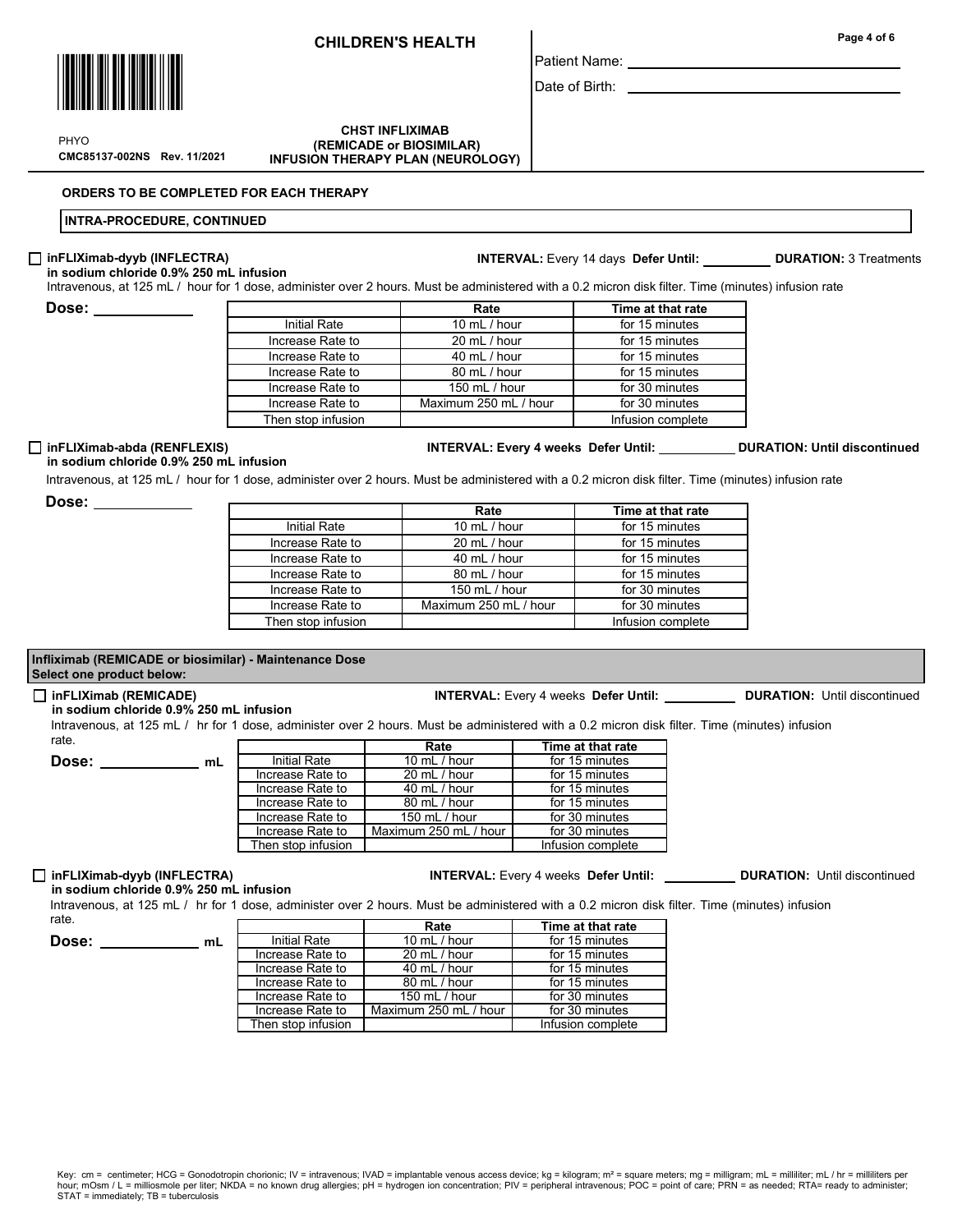

CMC85137-002NS Rev. 11/2021 **PHYO** 

**CHST INFLIXIMAB**  (REMICADE or BIOSIMILAR) INFUSION THERAPY PLAN (NEUROLOGY)

#### ORDERS TO BE COMPLETED FOR EACH THERAPY

#### INTRA-PROCEDURE, CONTINUED

#### inFLIXimab-abda (RENFLEXIS)

in sodium chloride 0.9% 250 mL infusion

Intravenous, at 125 mL / hour for 1 dose, administer over 2 hours. Must be administered with a 0.2 micron disk filter. Time (minutes) infusion rate

Dose:

|                     | Rate                                    | Time at that rate |  |
|---------------------|-----------------------------------------|-------------------|--|
| <b>Initial Rate</b> | 10 mL / hour                            | for 15 minutes    |  |
| Increase Rate to    | 20 mL / hour                            | for 15 minutes    |  |
| Increase Rate to    | 40 mL / hour                            | for 15 minutes    |  |
| Increase Rate to    | 80 mL / hour                            | for 15 minutes    |  |
| Increase Rate to    | 150 mL / hour                           | for 30 minutes    |  |
| Increase Rate to    | for 30 minutes<br>Maximum 250 mL / hour |                   |  |
| Then stop infusion  |                                         | Infusion complete |  |

## $\overline{\blacktriangleleft}$  Therapy Appointment Request

Please select department for the therapy appointment request:

Expires in 365 days

| □ Dallas Special Procedures □ Plano Infusion Center □ Dallas Allergy □ Dallas Transplant □ Dallas Neurology |  |  |  |  |
|-------------------------------------------------------------------------------------------------------------|--|--|--|--|
|-------------------------------------------------------------------------------------------------------------|--|--|--|--|

#### EMERGENCY MEDICATIONS

## $\overline{\triangleleft}$  Nursing communication

- 1. Hives or cutaneous reaction only no other system involvement: PATIENT IS HAVING A DRUG REACTION
	- a. Stop the infusion
	- b. Give diphenhydramine as ordered
	- c. Check vitals including blood pressure every 5 minutes until further orders from provider.
	- d. Connect patient to monitor (cardiac / apnea, blood pressure and oxygen saturation) if not already on one
	- e. Notify provider for further orders
- 2. Hives or cutaneous reaction plus one other system, i.e. abdominal cramping, vomiting, hypotension, altered mental status, respiratory distress, mouth / tongue swelling: PATIENT IS HAVING ANAPHYLAXIS
	- a. Stop the infusion
	- **b.** Call code do not wait to give epinephrine
	- c. Give epinephrine as ordered
	- d. Notify provider
	- e. Check vitals including blood pressure (BP) every 5 minutes until the code team arrives.
	- f. Connect patient to monitor (cardiac / apnea, blood pressure and oxygen saturation), if not already on one.
	- g. Give diphenhydramine once as needed for hives
	- h. May repeat epinephrine every 5 minutes x 2 doses for persistent hypotension and respiratory distress with desaturation until code team arrives.
	- **i**. May give albuterol as ordered for wheezing with oxygen saturation stable while waiting for code team continue to monitor oxygen saturation.

#### Hypotension is defined as follows:

- 1 month to 1 year systolic blood pressure (SBP) less than 70
- 1 year to 11 years systolic blood pressure (SBP) less than 70 + (2 x age in years)
- 11 years to 17 years systolic blood pressure (SBP) less than 90
- OR any age systolic blood pressure (SBP) drop more than 30% from baseline.
- Baseline systolic blood pressure (SBP) x 0.7 = value below defined as hypotension.

## $\overline{\triangleleft}$  EPINEPHrine Injection Orderable For Therapy Plan

#### (AMPULE / EPI - PEN JR. / EPI - PEN) 0.01 mg / kg

0.01 mg / kg, INTRAMUSCULAR, EVERY 5 MINUTES PRN, for anaphylaxis and may be repeated for persistent hypotension and respiratory distress with desaturation until the code team arrives, for 3 doses

Use caution with PIV administration. This solution has a pH < 5, or a pH > 9, or an osmolality > 600 mOsm / L.

## Dose:

Page 5 of 6

Date of Birth:

Patient Name:

INTERVAL: Every 14 days Defer Until: DURATION: 3 Treatments